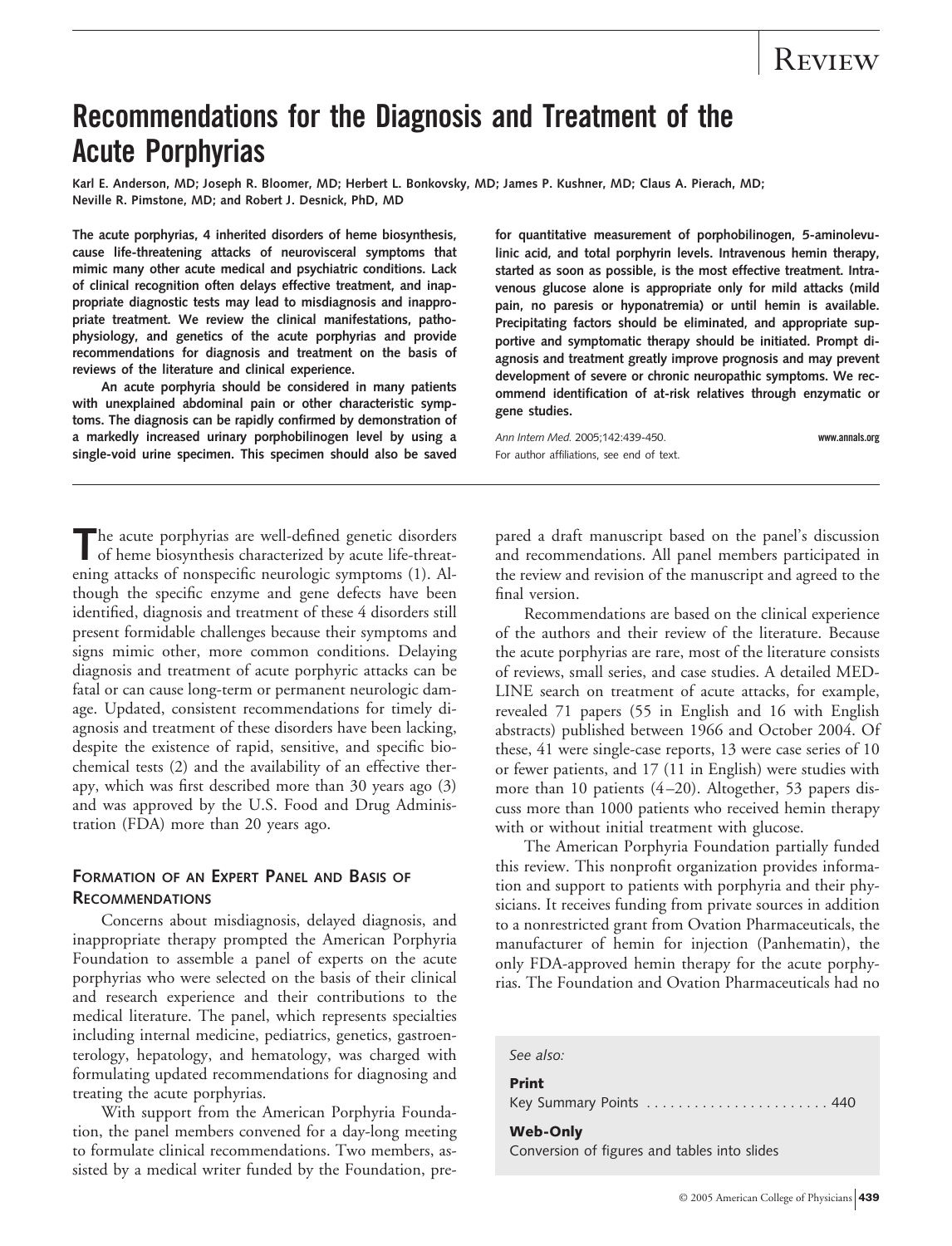#### **Key Summary Points**

#### **Early Diagnosis of Acute Porphyria**

Consider in all adults with unexplained symptoms seen in acute porphyrias (**Table 2**); certain clinical features are suggestive: women of reproductive age; abdominal pain; muscle weakness; hyponatremia; and dark or reddish urine.

Establish diagnosis promptly by testing for increased porphobilinogen in a single-void urine (we recommend the Trace PBG Kit [Thermo Trace/DMA, Arlington, Texas]).

If porphobilinogen is increased, begin treatment immediately. To establish the type of acute porphyria, save the same urine sample for measurement of ALA, porphobilinogen, and porphyrin levels, and measure plasma porphyrin levels, fecal porphyrin levels, and erythrocyte porphobilinogen deaminase levels (**Table 5** and **Figure**).

#### **Treatment of the Acute Attack**

Hospitalize patient for control of acute symptoms and withdraw all unsafe medications (see **Table 3**) and other possible precipitating factors.

Provide nutritional support and symptomatic and supportive treatment; consider seizure precautions, especially if patient is hyponatremic; use medications that are known to be safe in the acute porphyrias; and use intravenous fluids to correct dehydration and electrolyte imbalances, narcotic analgesics for pain, phenothiazine for nausea or vomiting, and  $\beta$ -adrenergic blockers for hypertension and symptomatic tachycardia.

Begin hemin (3 to 4 mg daily for at least 4 days) as soon as possible. Intravenous glucose alone (10%, at least 300 g daily) may resolve mild attacks (mild pain, no paresis, or hyponatremia) or can be given while awaiting delivery of hemin.

Monitor patient closely: Check vital capacity (if impaired, place patient in intensive care) and neurologic status, including muscle strength (especially proximal); check serum electrolytes, creatinine, and magnesium levels at least daily; and watch for bladder distention.

#### **Follow-up**

Educate patient and family about the disease, its inheritance, precipitating factors, and important preventive measures.

Encourage patients to wear medical alert bracelets and keep records of diagnostic studies and recommended therapy.

Treat chronic manifestations (such as pain and depression) and disability. Provide access to genetic testing for patient and family members.

role in the literature review, the formulation of recommendations, or the drafting and revising of the manuscript.

# **OVERVIEW OF THE ACUTE PORPHYRIAS**

**Acute Porphyrias Are Inborn Errors of Heme Biosynthesis**

Each of the acute porphyrias results from the deficient activity of a distinct enzyme in the heme biosynthetic pathway (1). Porphyrias are classified as hepatic or erythroid, depending on whether most of the heme biosynthetic in-

**440** 15 March 2005 Annals of Internal Medicine Volume 142 • Number 6 **www.annals.org**

termediates arise from, and accumulate in, the liver or in developing erythrocytes. They are also classified clinically as acute or cutaneous on the basis of their major clinical manifestations. Of the 5 hepatic porphyrias, 4 characteristically present with acute attacks of neurologic manifestations— hence the designation *acute porphyrias*, a term that does not fully describe the clinical features, which can be prolonged and chronic.

**Table 1** shows the genetic and enzymatic features of the 4 acute hepatic porphyrias (21): acute intermittent porphyria, hereditary coproporphyria, variegate porphyria, and the very rare 5-aminolevulinic acid (ALA)– dehydratase porphyria. The combined prevalence of these diseases is approximately 5 cases per 100 000 persons (1). Numerous mutations have been identified for each disorder. The major manifestations of the acute porphyrias are neurologic, including neuropathic abdominal pain, peripheral neuropathy, and mental disturbances (**Table 2**) (1, 4, 22–25). These develop during adult life, are more common in women than in men, and are treated by methods to restore heme homeostasis. Variegate porphyria and, much less commonly, hereditary coproporphyria can also cause chronic, blistering lesions on sun-exposed skin that are identical to those in porphyria cutanea tarda, a much more common condition. Photocutaneous lesions may occur without neuropathic manifestations.

In addition to their highly variable neurologic signs and symptoms, the acute porphyrias are distinct from other porphyrias because of their common overproduction of the porphyrin precursors ALA (an amino acid), and porphobilinogen (a pyrrole). This striking biochemical feature is important for laboratory diagnosis and has implications for pathogenesis of the neurologic manifestations. While porphyrins (tetrapyrroles) are also increased, their measurement is of little value for initial diagnosis because they are also increased (in urine, feces, erythrocytes, or plasma) in other porphyrias and many other medical conditions.

# **Pathogenesis of Acute Attacks**

The enzyme deficiency in each disorder is partial (approximately 50% of normal in the 3 most common acute porphyrias), and the remaining enzyme activity is usually sufficient for heme homeostasis. Because ALA dehydratase activity normally greatly exceeds that of the other enzymes in the pathway, a more severe deficiency of this enzyme  $(\leq 5\%$  of normal) is required to cause manifestations of ALA-dehydratase porphyria. These enzymatic defects "predispose" the affected persons to the effects of precipitating factors, including many drugs (for example, barbiturates, anticonvulsants, rifampin, and progestins), endogenous steroid hormones (especially progesterone), fasting, dieting, smoking, and stress from illness, all of which can increase the demand for hepatic heme and induce synthesis of ALA synthase, the first enzyme in the heme biosynthetic pathway. Because hepatic ALA synthase is rate-controlling, production of heme pathway intermediates increases to the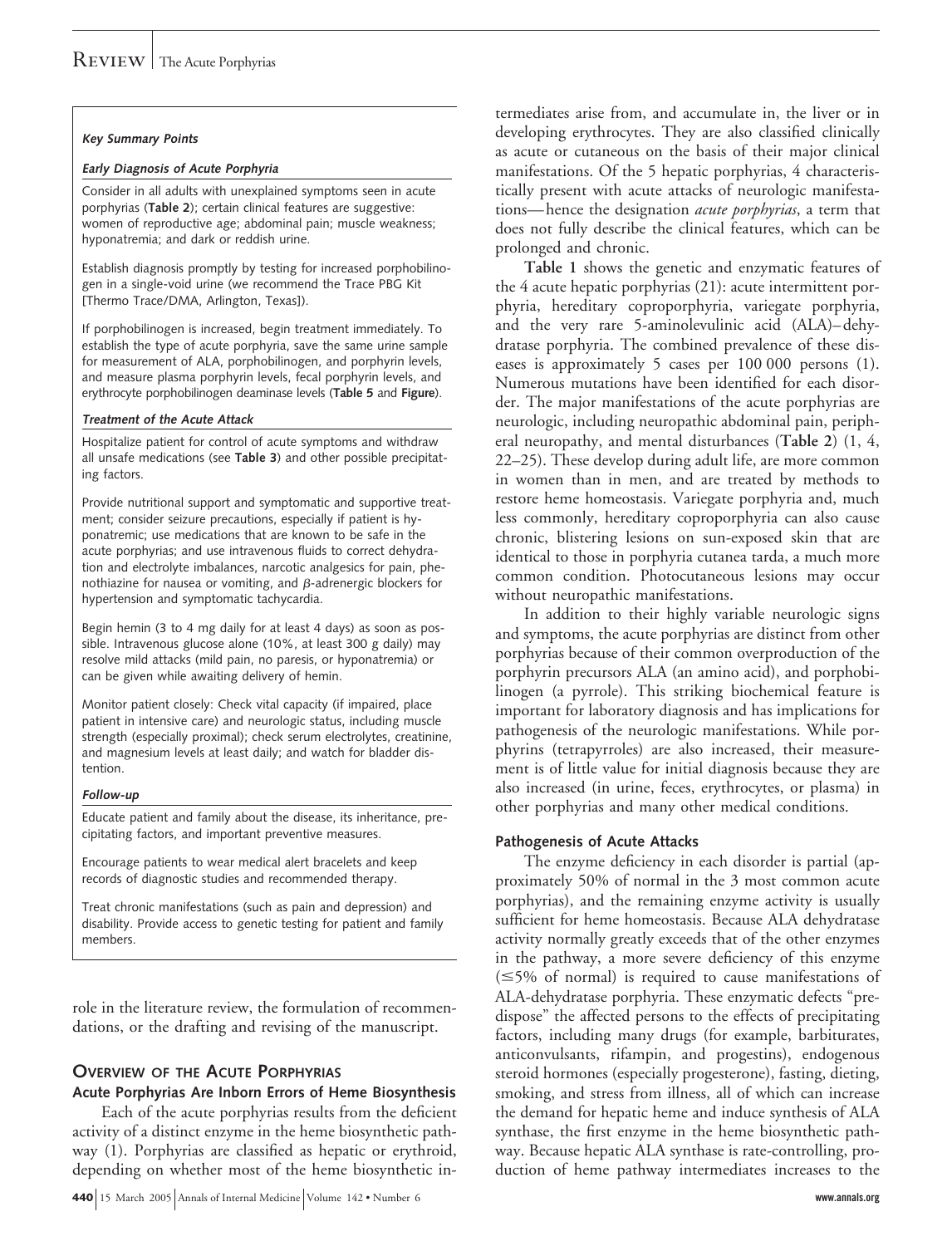#### *Table 1.* **Characteristics of the 4 Acute Porphyrias\***

| <b>Disease</b><br>(Abbreviation)                | Inheritance            | <b>Deficient Enzymes</b><br>(Synonyms; Sequence<br>in Pathway) | Subcellular<br>Locations | Enzyme Activity, %<br>of normal | Known<br>Mutations. nt | Gene<br>Locus | <b>OMIM</b><br>Number# |
|-------------------------------------------------|------------------------|----------------------------------------------------------------|--------------------------|---------------------------------|------------------------|---------------|------------------------|
| Acute intermittent<br>porphyria (AIP)           | Autosomal<br>dominant  | PBG deaminase (HMB<br>synthase; third)§                        | Cytosolic                | $~1$ –50                        | 227                    | 11g23.3       | $+176000$              |
| Hereditary<br>coproporphyria<br>(HCP)           | Autosomal<br>dominant  | Coproporphyrinogen<br>oxidase (sixth)                          | Mitochondrial            | $-50$                           | 36                     | 3q12          | $+121300$              |
| Variegate porphyria<br>(VP)                     | Autosomal<br>dominant  | Protoporphyrinogen<br>oxidase (seventh)                        | Mitochondrial            | $~1$ –50                        | 120                    | 1q22          | #176200                |
| ALA-dehydratase<br>deficient porphyria<br>(ADP) | Autosomal<br>recessive | ALA dehydratase<br>(porphobilinogen<br>synthase; second)       | Cytosolic                | ~1                              | 7                      | 9q34          | $+125270$              |

\* Acute intermittent porphyria is the most prevalent and 5-aminolevulinic acid–dehydratase deficient porphyria is the least prevalent of these diseases in the United States.<br>ALA = 5-aminolevulinic acid (δ-aminolevulinic ac

† Human Gene Mutation Database (www.hgmd.org) (21) as of 14 October 2004. ‡ Online Mendelian Inheritance in Man (for additional information on disease and its genetics) (www.ncbi.nlm.nih.gov/entrez/query.fcgi?db=OMIM).

§ Formerly known as uroporphyrinogen I synthase.

point at which the inherited partial enzyme deficiency becomes limiting, and intermediates accumulate in the liver. Porphobilinogen and ALA levels are increased in all patients with acute symptoms of these disorders and in some who are asymptomatic.

The cause of hepatic overproduction of porphyrin precursors in the acute porphyrias is better understood than are the mechanisms for neurologic damage. Presumably, symptoms result primarily from the porphyrin precursors themselves rather than a deficiency of heme in nerve tissue (26, 27). Chronic symptoms and signs may reflect previous, unresolved neurologic damage. In the very rare cases of homozygous acute intermittent porphyria (26), variegate porphyria (28), and hereditary coproporphyria (29), severe neurologic manifestations begin in childhood. An allogeneic liver transplantation in a woman with heterozygous acute intermittent porphyria normalized her urinary ALA

and porphobilinogen levels in 24 hours and completely eliminated her recurrent neurologic attacks, which supports the hepatic overproduction of porphyrin precursors in causing the neurologic symptoms (27). Similarly, a patient with variegate porphyria manifested biochemical improvement after a liver transplantation for alcoholic cirrhosis (30). However, liver transplantation was not beneficial clinically or biochemically in a child with severe ALAdehydratase porphyria (31). These important but limited case experiences help establish the role of the hepatic overproduction of heme precursors in causing neurologic manifestations of acute porphyrias but do not yet support the broad application of liver transplantation in these disorders.

Approximately 80% of carriers of a gene mutation for acute intermittent porphyria, variegate porphyria, and hereditary coproporphyria remain asymptomatic, and others

|  |  |  |  | Table 2. Common Presenting Symptoms and Signs of Acute Porphyria* |  |  |
|--|--|--|--|-------------------------------------------------------------------|--|--|
|--|--|--|--|-------------------------------------------------------------------|--|--|

| Symptoms and Signs                                 | Estimated<br>Incidence. % | Comment                                                                                                                                                                           |
|----------------------------------------------------|---------------------------|-----------------------------------------------------------------------------------------------------------------------------------------------------------------------------------|
| Gastrointestinal                                   |                           |                                                                                                                                                                                   |
| Abdominal pain                                     | $85 - 95$                 | Usually unremitting (for hours or longer) and poorly localized but can be cramping. Neurologic<br>in origin and rarely accompanied by peritoneal signs, fever, or leukocytosis.   |
| Vomiting                                           | $43 - 88$                 | Nausea and vomiting often accompany abdominal pain.                                                                                                                               |
| Constipation                                       | $48 - 84$                 | May be accompanied by bladder paresis.                                                                                                                                            |
| Diarrhea                                           | $5 - 12$                  |                                                                                                                                                                                   |
| Neurologic                                         |                           |                                                                                                                                                                                   |
| Pain in extremities, back, chest, neck,<br>or head | $50 - 70$                 | Pain may begin in the chest or back and move to the abdomen. Extremity pain indicates<br>involvement of sensory nerves, with objective sensory loss reported in 10%-40% of cases. |
| Paresis                                            | $42 - 68$                 | May occur early or late during a severe attack. Muscle weakness usually begins proximally<br>rather than distally and more often in the upper than lower extremities.             |
| Respiratory paralysis                              | $9 - 20$                  | Preceded by progressive peripheral motor neuropathy and paresis.                                                                                                                  |
| Mental symptoms                                    | $40 - 58$                 | May range from minor behavioral changes to agitation, confusion, hallucinations, and<br>depression.                                                                               |
| Convulsions                                        | $10 - 20$                 | A central neurologic manifestation of porphyria or due to hyponatremia, which often results<br>from syndrome of inappropriate antidiuretic hormone secretion or sodium depletion. |
| Cardiovascular                                     |                           |                                                                                                                                                                                   |
| Tachycardia                                        | 28, 64-85                 | May warrant treatment to control rate, if symptomatic (see text).                                                                                                                 |
| Systemic arterial hypertension                     | $36 - 55$                 | May require treatment during acute attacks, and sometimes becomes chronic.                                                                                                        |

\* Based on several series of patients with symptomatic acute intermittent porphyria (1, 4, 22–25).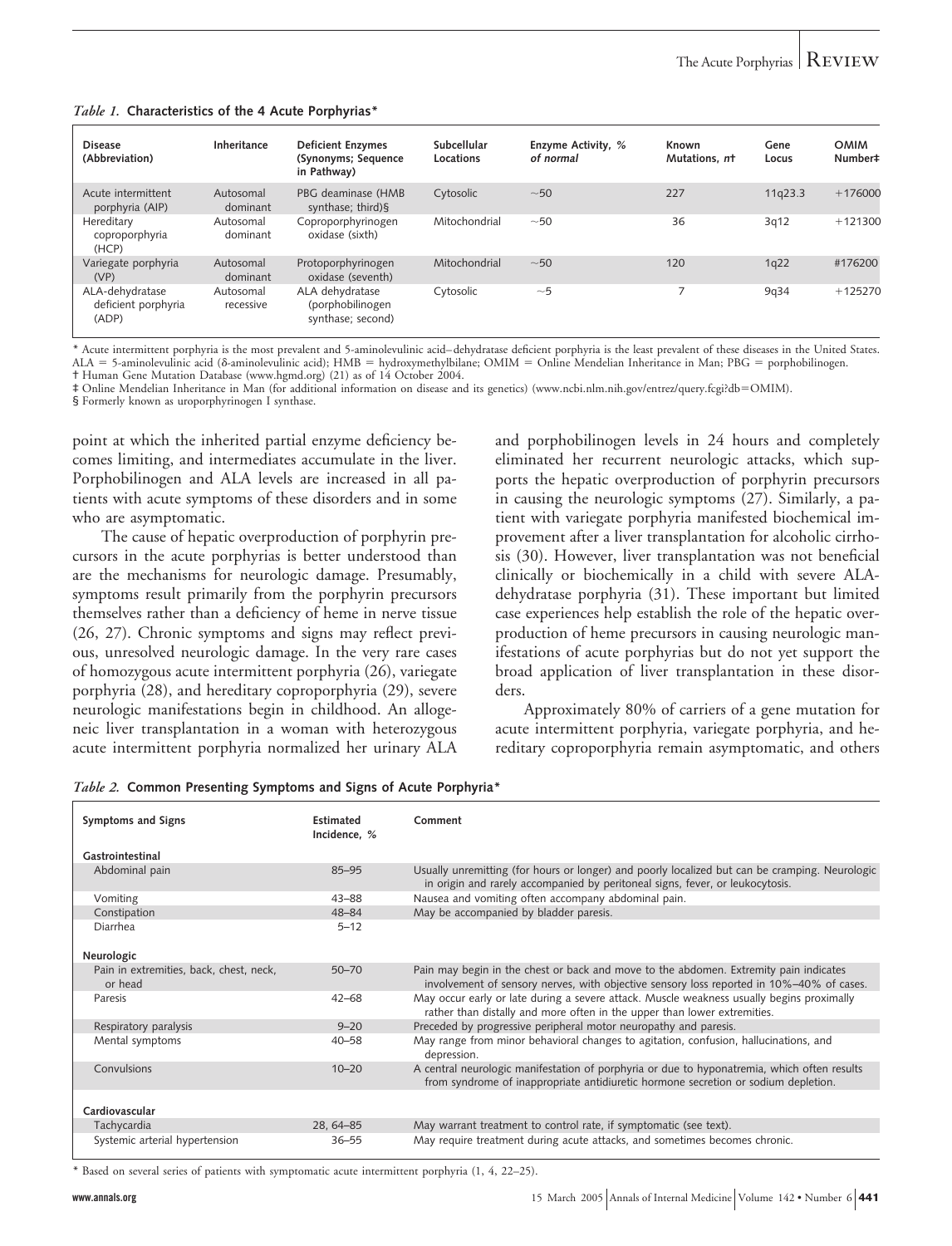# Review The Acute Porphyrias

|                   |  | <i>Table 3.</i> Some Major Drugs Considered Unsafe and Safe in |  |  |
|-------------------|--|----------------------------------------------------------------|--|--|
| Acute Porphyrias* |  |                                                                |  |  |

| Unsafe                                                                                                                                                                                                                                                                                                     | Safe                                                                                                                          |
|------------------------------------------------------------------------------------------------------------------------------------------------------------------------------------------------------------------------------------------------------------------------------------------------------------|-------------------------------------------------------------------------------------------------------------------------------|
| Alcohol<br><b>Barbituratest</b><br>Carbamazepinet<br>Carisoprodolt<br>Clonazepam (high doses)<br>Danazolt                                                                                                                                                                                                  | Acetaminophen<br>Aspirin<br>Atropine<br><b>Bromides</b><br>Cimetidine<br>Erythropoietin§<br>Gabapentin                        |
| Diclofenac and possibly other NSAIDst<br>Ergots<br>Estrogens+‡<br>Ethchlorvynolt<br>Glutethimide+<br>Griseofulvin+<br>Mephenytoin                                                                                                                                                                          | Glucocorticoids<br>Insulin<br>Narcotic analgesics<br>Penicillin and derivatives<br>Phenothiazines<br>Ranitidine <sup>+§</sup> |
| Meprobamate (also mebutamate and<br>tybutamate)+<br>Methyprylon<br>Metoclopramide+<br>Phenytoint<br>Primidone <sup>+</sup><br>Progesterone and synthetic progestinst<br>Pyrazinamide <sup>+</sup><br>Pyrazolones (aminopyrine and antipyrine)<br>Rifampint<br>Succinimides (ethosuximide and methsuximide) | Streptomycin                                                                                                                  |
| Sulfonamide antibioticst<br>Valproic acid+                                                                                                                                                                                                                                                                 |                                                                                                                               |

\* More extensive list of drugs and their status are available in texts (1) and Web sites (such as www.porphyriafoundation.com and www.porphyria-europe.com).  $NSAIDs = nonsteroidal$  anti-inflammatory drugs.

† Porphyria is listed as a contraindication, warning, precaution, or adverse effect in U.S. labeling for these drugs. For drugs listed as unsafe, absence of such cautionary statements in U.S. labeling does not imply lower risk.

‡ Estrogens have been regarded as harmful, mostly from experience with estrogen– progestin combinations and because they can exacerbate porphyria cutanea tarda. Although evidence that they exacerbate acute porphyrias is weak, they should be used with caution. Low doses of estrogen (e.g., transdermal) have been used safely to prevent side effects of gonadotropin-releasing hormone analogues in women with cyclic attacks.

§ Although porphyria is listed as a precaution in U.S. labeling, these drugs are regarded as safe by other sources.

may have only 1 or a few acute attacks throughout life. Levels of ALA, porphobilinogen, and porphyrins in urine, serum, and feces are normal in most asymptomatic carriers of autosomal dominant acute porphyrias. Moreover, most patients with ALA-dehydratase porphyria, who may have less than 5% of normal ALA dehydratase activity, also remain asymptomatic for most of their lives.

# **Common Clinical Features**

**Table 2** lists the most commonly reported clinical features of acute intermittent porphyria, which are identical in other acute porphyrias. Severe neuropathic abdominal pain, the most frequent symptom, is diffuse rather than localized and is often accompanied by nausea, vomiting, distention, constipation, and sometimes diarrhea. Other symptoms include insomnia (often an early symptom), heart palpitations, seizures (sometimes due to hyponatremia), restlessness, hallucinations, and other acute psychiatric symptoms. Hyponatremia may be due to hypothalamic involvement and inappropriate antidiuretic hormone secretion or excess gastrointestinal or renal sodium loss. Tachy-

**442** 15 March 2005 Annals of Internal Medicine Volume 142 • Number 6 **www.annals.org**

cardia and systemic arterial hypertension may correlate with increased catecholamine production. Sudden death, presumably from cardiac arrhythmia, may also occur during an acute attack (32, 33).

Peripheral neuropathy, which is primarily motor, usually develops in the setting of abdominal pain and other features of a severe acute attack. Pain in the extremities and elsewhere indicates sensory nerve involvement. Paresis is usually symmetrical and begins proximally in the upper extremities, but it may be focal and may involve cranial nerves. Weakness may progress to respiratory and bulbar paralysis and death, especially with delayed diagnosis. Even advanced paralysis is reversible with appropriate treatment but may require many months of rehabilitation.

Long-term complications include chronic arterial hypertension, renal impairment (34), chronic liver damage, and hepatocellular carcinoma (35–40). Some patients experience chronic neuropathic pain, which may account for an increased risk for depression and suicide (18).

#### **Exacerbating Factors**

Most exacerbating factors for acute porphyrias, including many drugs (**Table 3**), increase the demand for hepatic heme (particularly for cytochrome P450 enzymes) and induce ALA synthase. Many drugs cannot be classified as definitely harmful or safe because of insufficient information. Crash dieting (or other marked reductions in caloric or carbohydrate intake) is a common cause of attacks. Endogenous hormones, particularly progesterone, are important and may partially explain why attacks are more common in women and during the luteal phase of the menstrual cycle (41). Pregnancy is usually well-tolerated, but it increases attacks in some women. Cigarette smoking, which increases hepatic cytochrome P450 enzymes and presumably heme synthesis, is associated with more frequent attacks (42). Metabolic stress induced by infections or surgery, and possibly psychological stress, may lead to exacerbations. Attacks are usually due to the additive effects of several triggers, including some that are unknown.

# **DIAGNOSTIC RECOMMENDATIONS**

Accuracy and speed are paramount in the diagnosis of an acute porphyric attack because delayed treatment can result in neurologic damage and even death. Rapid exclusion of acute porphyrias also avoids delay in establishing an alternative diagnosis.

#### **When To Suspect an Acute Porphyric Attack**

We recommend that acute porphyria be considered in any patient with symptoms that are prominent in these conditions, particularly abdominal pain, when initial clinical evaluation does not support another cause (see "Common Clinical Features" and **Table 2**). In our experience, acute porphyria is often seriously considered only after an expensive, time-consuming, and unproductive search for other abdominal conditions, including imaging studies and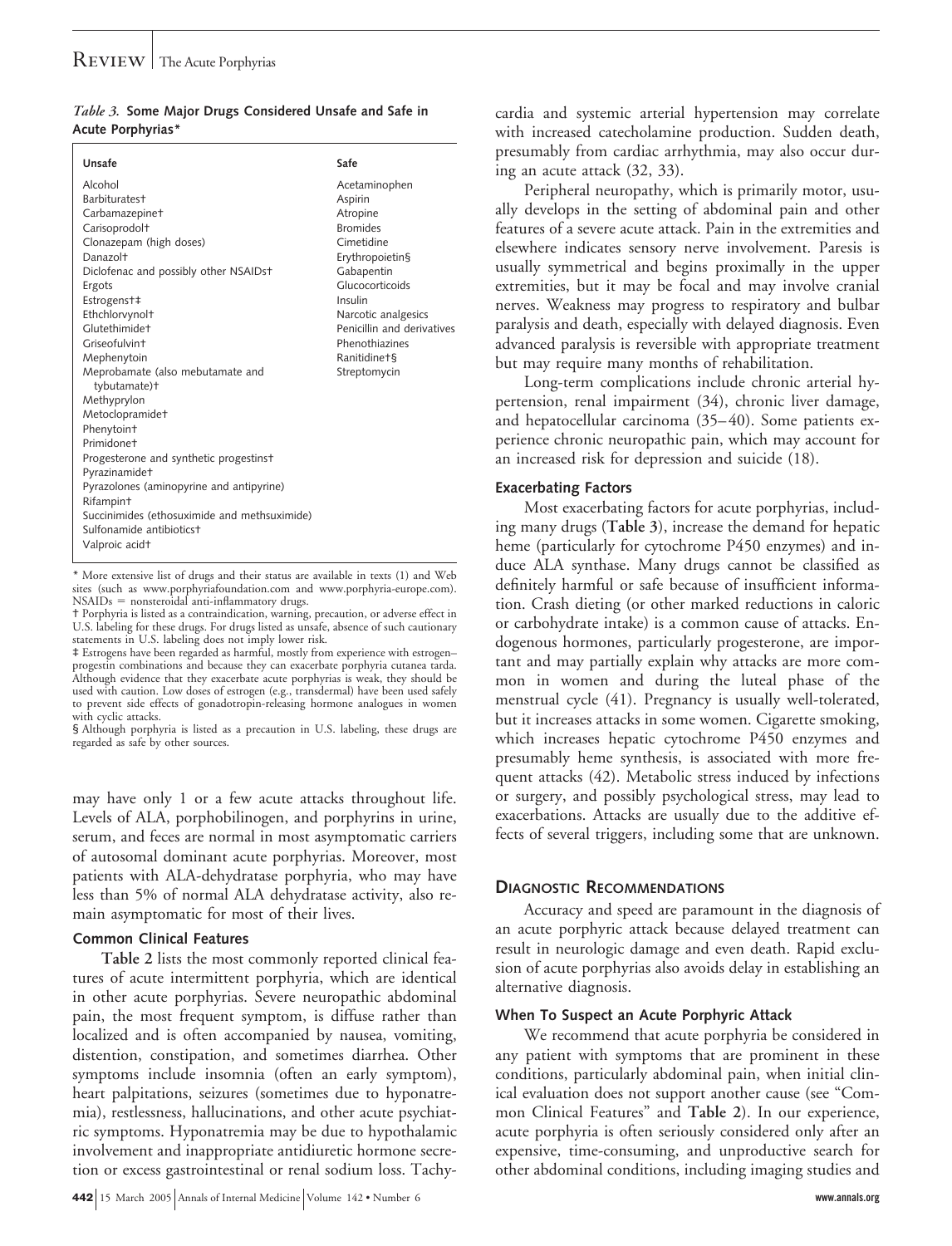*Table 4.* **Methods for Detecting Increased Urinary Porphobilinogen**\*

| Method (Reference)     | Feature           | Principle of Test                                                                                                                                                                         | Advantages                                                                                                        | <b>Disadvantages</b>                                                                                                                                    |
|------------------------|-------------------|-------------------------------------------------------------------------------------------------------------------------------------------------------------------------------------------|-------------------------------------------------------------------------------------------------------------------|---------------------------------------------------------------------------------------------------------------------------------------------------------|
| Watson-Schwartz (43)   | Qualitative       | Separation of the PBG-Ehrlich's<br>reagent pigment from other<br>substances by organic<br>solvent extraction                                                                              | Rapid; reagents readily<br>available                                                                              | Lacks sensitivity; no reference<br>standards; requires several<br>extraction steps;<br>false-positive results<br>commont; does not<br>measure ALA level |
| Hoesch (45)            | Qualitative       | Strong acid favors detection of<br>the PBG-Ehrlich's pigment                                                                                                                              | Rapid; reagents readily<br>available                                                                              | Lacks sensitivity; no reference<br>standards; false-positive<br>results commont; does not<br>measure ALA level                                          |
| Mauzerall-Granick (44) | Quantitative      | Anion and cation exchange<br>resins separate PBG and<br>ALA, respectively, from<br>interfering substances, and<br>ALA is reacted to form a<br>pyrrole, before use of<br>Ehrlich's reagent | Rapid, if done<br>routinely; specific;<br>measures both ALA<br>and PBG levels;<br>disposable columns<br>available | Somewhat complex if done<br>occasionally                                                                                                                |
| Trace PBG Kit‡ (46)    | Semi-quantitative | Anion exchange resin, as in the<br>Mauzerall-Granick method                                                                                                                               | Rapid; specific; kit<br>available                                                                                 | Does not measure ALA level                                                                                                                              |

\* ALA = 5-aminolevulinic acid ( $\delta$ -aminolevulinic acid); PBG = porphobilinogen.

† False-positive results are especially common with inexperience.

‡ Thermo Trace/DMA, Arlington, Texas.

sometimes unnecessary surgery. Establishing or excluding the diagnosis through rapid, simple laboratory testing for porphobilinogen levels within hours of initial hospitalization, rather than after several weeks or longer, should be the goal.

Although a single characteristic symptom may lead to a diagnosis, additional features in a patient with abdominal pain might heighten the suspicion of an acute porphyria (for example, dark or reddish urine; new-onset hypertension; hyponatremia; proximal muscle weakness; pain associated with the luteal phase of the menstrual cycle; recent use of medications known to exacerbate porphyria; or lowcalorie, low-carbohydrate diets). No single sign or symptom is universal, and 5% to 10% of patients may not have the most common features, abdominal pain and tachycardia. The family history may be unrevealing because most carriers of the trait in affected families are asymptomatic. However, patients with abdominal pain or other suggestive findings and a family history of acute porphyria should be tested immediately.

Because misdiagnoses of porphyrias are so common, a clinician should not assume that a history of porphyria in the patient or in the kindred is accurate. Laboratory results that were the basis for the initial diagnosis must be reviewed. If these are not available, the patient should be retested before hemin is administered. We recommend that patients with established acute porphyria wear medical alert bracelets, carry medical alert cards, and maintain records that include diagnostic laboratory reports to inform health care providers of their condition.

Recurrent attacks in a patient with proven acute porphyria are often similar over time and are diagnosed largely on clinical grounds. Biochemical reconfirmation is not required and treatment should be initiated immediately, after exclusion of other causes of symptoms (for example, pancreatitis and appendicitis).

#### **Biochemical Testing**

Urinary porphobilinogen level is substantially increased (20 to 200 mg/L) in patients with acute attacks of acute intermittent porphyria, hereditary coproporphyria, and variegate porphyria. We recommend initial rapid testing for urinary porphobilinogen level to diagnose these most common acute porphyrias at or near the time of symptoms. Initial testing for a substantial increase in urinary porphobilinogen levels will miss the diagnosis of acute porphyria only in patients who are already receiving hemin, which can rapidly decrease ALA and porphobilinogen; the rare patient with ALA-dehydratase porphyria, which increases ALA but not porphobilinogen levels; and some cases of hereditary coproporphyria and variegate porphyria, because increases in ALA and porphobilinogen levels may be more transient in these conditions than in acute intermittent porphyria.

Most tests for porphobilinogen (Table 4) (43–46), a colorless pyrrole, rely on formation of a violet pigment with Ehrlich's reagent (*p*-dimethylaminobenzaldehyde) (2). Porphobilinogen must be separated from other urinary substances, principally urobilinogen, that also react with Ehrlich's aldehyde. The Mauzerall–Granick (44) and closely related methods are most reliable and are used for quantitative measurement of ALA and porphobilinogen levels. For rapid detection of increased porphobilinogen levels in urine, we recommend the Trace PBG Kit (Thermo Trace/DMA, Arlington, Texas), which detects porphobilinogen levels at concentrations greater than 6 mg/L and has a color chart for semi-quantitative estimation of higher levels (46).

During an acute attack of acute intermittent porphy-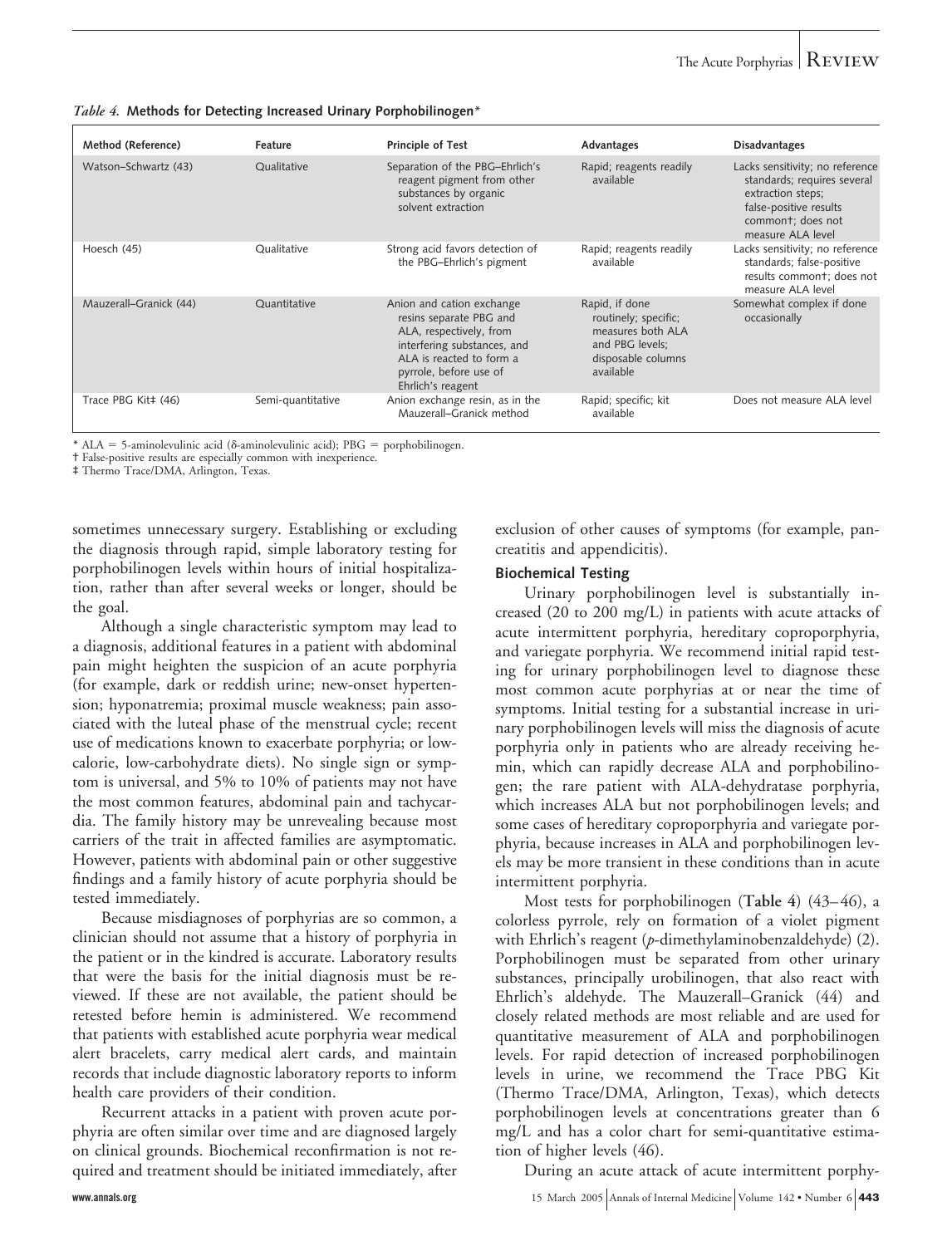# REVIEW | The Acute Porphyrias

| <b>Disease</b>                  | Erythrocyte<br>Porphobilinogen<br>Deaminase Levels  | Urine Porphyrin Levels                       | <b>Fecal Porphyrin Levels</b>                                       | Plasma Porphyrin Levels                                     |
|---------------------------------|-----------------------------------------------------|----------------------------------------------|---------------------------------------------------------------------|-------------------------------------------------------------|
| Acute intermittent<br>porphyria | Decreased by $\sim$ 50%<br>(in $\sim$ 90% of cases) | Markedly increased, mostly<br>uroporphyrin   | Normal or slightly increased                                        | Normal or slightly increased                                |
| Hereditary coproporphyria       | Normal                                              | Markedly increased, mostly<br>coproporphyrin | Markedly increased, mostly<br>coproporphyrint                       | Usually normal                                              |
| Variegate porphyria             | Normal                                              | Markedly increased, mostly<br>coproporphyrin | Markedly increased, mostly<br>coproporphyrint and<br>protoporphyrin | Markedly increased,<br>characteristic<br>fluorescence peak‡ |

| Table 5. Laboratory Findings That Differentiate Acute Intermittent Porphyria, Hereditary Coproporphyria, and Variegate Porphyria* |  |  |  |
|-----------------------------------------------------------------------------------------------------------------------------------|--|--|--|
|-----------------------------------------------------------------------------------------------------------------------------------|--|--|--|

\* The findings listed are considered diagnostic for acute intermittent porphyria when porphobilinogen level is increased and for hereditary coproporphyria and variegate porphyria even when porphobilinogen levels may have returned to normal. † Mostly coproporphyrin III (49, 50).

‡ A simple test, which consists of fluorescence scanning of diluted plasma at neutral pH, readily differentiates variegate porphyria from other porphyrias that cause elevated plasma porphyrin levels and cutaneous photosensitivity (47). A plasma porphyrin level determination is the most sensitive porphyrin measurement for detecting variegate porphyria, including asymptomatic cases (48).

ria, urinary excretion of porphobilinogen is generally 220 to 880  $\mu$ mol/d (20 to 200 mg/d) (typical reference range, 0 to 18  $\mu$ mol/d [0 to 4 mg/d]). Excretion of ALA (in  $\mu$ mol/d [mg/d]) is approximately half this amount (reference range, 0 to 53  $\mu$ mol/d [0 to 7 mg/d]), since the molecular weight of ALA is half that of porphobilinogen. Because excretion of these porphyrin precursors is so high, differences in reference ranges between laboratories are of little consequence and collection of urine for 24 hours, which delays diagnosis, is unnecessary for the diagnosis of an acute attack. Urinary results expressed per gram of creatinine are readily compared with reference ranges for 24 hour excretion. Decreases occur with clinical improvement and are dramatic (but usually do not last long) after hemin therapy. After recovery from an attack of acute intermittent porphyria, levels of ALA and porphobilinogen generally remain increased, except immediately after hemin therapy or with prolonged latency. In hereditary coproporphyria and variegate porphyria, ALA and porphobilinogen levels may be less markedly increased and may decrease more rapidly after an acute attack than in acute intermittent porphyria, and excretion of ALA is more often similar to that of porphobilinogen (both expressed in mg). Recognition of ALA-dehydratase porphyria requires measurement of urinary ALA and porphyrin levels, since the porphobilinogen level is not significantly increased.

We recommend that all major medical facilities provide for in-house determination of urinary porphobilinogen levels within hours of obtaining the sample, preferably by using the Trace PBG Kit, because a delay of several days in testing may lead to life-threatening delay in diagnosis. The single-void urine sample should be refrigerated or frozen without additives and shielded from light for subsequent quantitative ALA, porphobilinogen, and total porphyrin determinations (which can detect hereditary coproporphyria or variegate porphyria when ALA and porphobilinogen levels have already decreased to normal). In patients with substantial renal dysfunction, ALA and porphobilinogen levels can be measured in serum.

If the porphobilinogen level is increased, second-line

testing (**Table 5**) (47–50) will determine the precise disorder of porphyrin metabolism, although treatment (which is the same regardless of the type of acute porphyria) should not be delayed pending these results. If only the ALA level is substantially increased, ALA-dehydratase porphyria and other causes of ALA-dehydratase deficiency should be differentiated before treatment (1).

# **Biochemical Confirmation of the Type of Acute Porphyria**

Acute intermittent porphyria, variegate porphyria, and hereditary coproporphyria are readily differentiated, especially when clinically active, by a group of second-line tests (**Table 5**) that include measurement of erythrocyte porphobilinogen deaminase activity, as well as urine, plasma, and fecal porphyrin levels, measured in samples collected before beginning hemin therapy. Together, these tests will also identify rare cases of dual porphyria (with deficiencies of 2 enzymes in the heme pathway). Marked increases in urinary and fecal total porphyrin levels and relative, rather than absolute, amounts of the individual porphyrins (separated by high-performance liquid chromatography or thin-layer chromatography) are of greatest diagnostic importance. Therefore, spot urine and fecal samples are suitable for second-line testing. Total plasma porphyrin levels are best measured fluorometrically either by acidification and solvent extraction or in diluted plasma at neutral pH (47).

We emphasize that relying on these second-line tests is not warranted for initial diagnosis of an acutely ill patient before treatment because they lack sensitivity, specificity, or both. Urinary porphyrin levels, for example, can be increased in many nonporphyric conditions. Coproporphyrin is the predominant porphyrin in normal urine, but it is also partially excreted in bile. Even minor liver dysfunction may reduce biliary and thus increase urinary coproporphyrin excretion. Therefore, increased urinary coproporphyrin does not always signify a disturbance in heme synthesis.

A substantial increase in ALA level with a normal porphobilinogen level suggests ALA-dehydratase porphyria.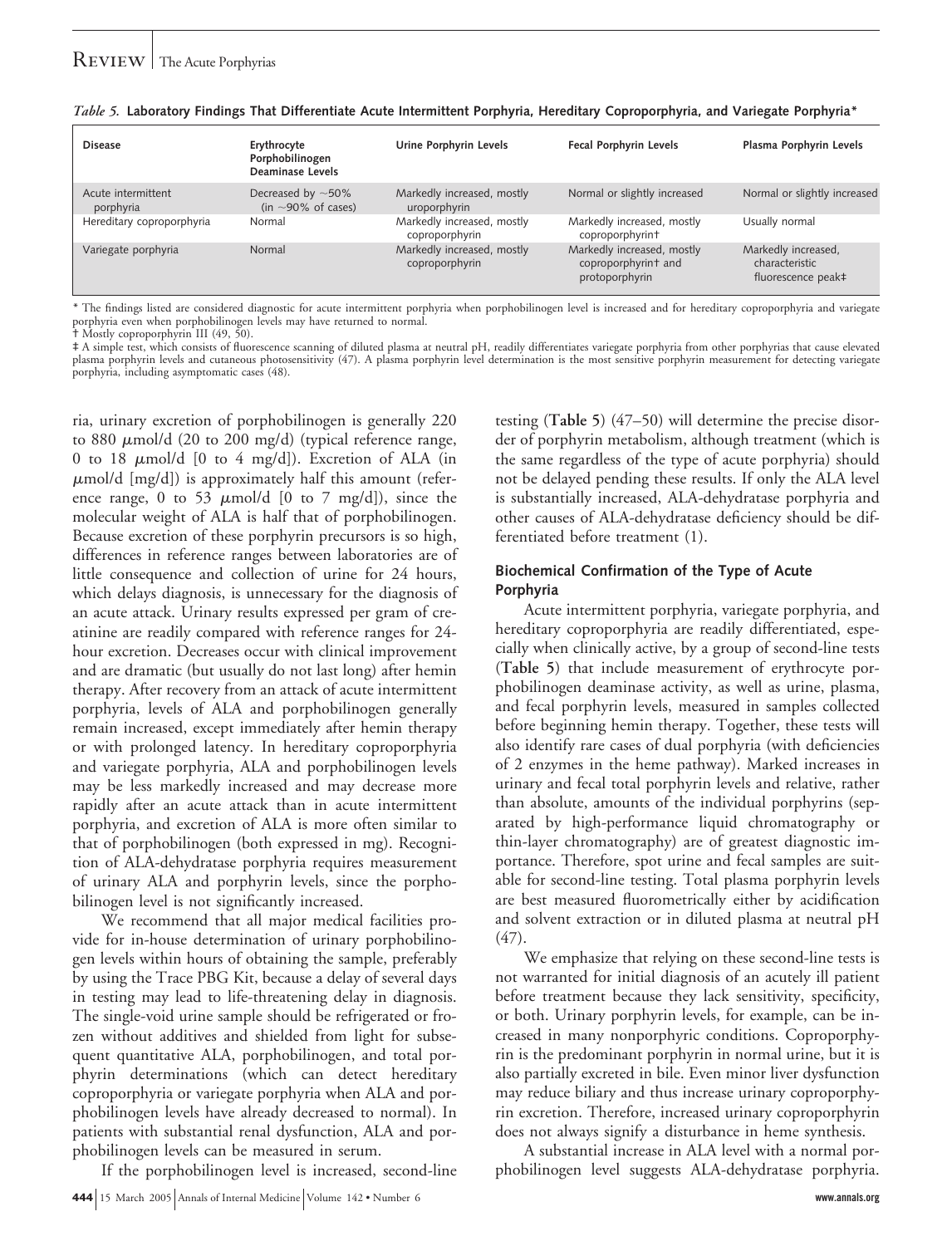However, further evaluation is needed to exclude other causes of ALA-dehydratase deficiency, particularly lead poisoning and hereditary tyrosinemia type I, which can produce symptoms similar to acute porphyria. In ALA-dehydratase porphyria and other ALA-dehydratase deficiency diseases, urinary coproporphyrin III and erythrocyte zinc protoporphyrin levels are also increased. Increased porphyrin levels seen in ALA-dehydratase porphyria and acute intermittent porphyria may result from metabolism of excess ALA in tissues other than the liver. Clinicians should confirm ALA-dehydratase porphyria by using both enzymatic and molecular methods.

# **Enzymatic and DNA Testing**

We recommend enzyme activity measurement and DNA testing to help confirm the type of acute porphyria and to enable identification of asymptomatic but at-risk relatives. Half-normal activity of erythrocyte porphobilinogen deaminase helps confirm a diagnosis of acute intermittent porphyria in patients with increased porphobilinogen. This assay is useful for screening family members once an index case has been identified. However, normal erythrocyte porphobilinogen deaminase activity does not exclude acute intermittent porphyria because some mutations in the porphobilinogen deaminase gene lead to a deficiency of the enzyme in the liver and other organs but not in erythrocytes (1, 25). A definitive diagnosis may also be precluded because 1) the normal range for erythrocyte porphobilinogen deaminase activity is wide (up to 3-fold) and low-normal and high-carrier values overlap; 2) the enzyme activity is much higher in younger than older erythrocytes and therefore increases when erythropoiesis is stimulated; and 3) improper processing, storing, and shipping of blood samples can decrease enzyme activities.

Assays of the enzymes deficient in hereditary coproporphyria and variegate porphyria are technically difficult and must be performed in extracts of cells with mitochondria, such as lymphocytes or cultured fibroblasts. These assays are available in many European reference laboratories but not in North America.

Once biochemical studies have determined the type of acute porphyria, DNA studies can identify the diseasecausing mutation or mutations in the defective gene. This permits rapid and accurate testing of asymptomatic at-risk family members by DNA studies. (Mutation analysis for patients with acute porphyria and their family members is available at the Mount Sinai School of Medicine, Department of Human Genetics, New York, New York. Contact Dr. Kenneth Astrin [kenneth.astrin@mssm.edu] for information.) Most mutations are family-specific, with a few notable exceptions, including variegate porphyria in South Africa (51) and acute intermittent porphyria in northern Sweden (52), where particular mutations have been transmitted over generations from single founders.

Patients with porphyria should have genetic counseling and should be encouraged to inform family members about the disease and its genetics. Knowledge of genetic status enables family members to make informed decisions about lifestyle and to know the potential risks of certain drugs, preferably before the development of an acute illness. However, latent porphyria should not be construed as a health risk that limits health or life insurance. Acute porphyria may be diagnosed prenatally with enzymatic and molecular studies, but this is seldom indicated because the outlook for most carriers is favorable.

# **THERAPEUTIC RECOMMENDATIONS**

Acute attacks require treatment of symptoms and complications and disease-specific therapy (that is, intravenous hemin) to reconstitute heme homeostasis (see Key Summary Points and **Figure**).

# **Supportive and Symptomatic Treatment**

Hospitalization may be required for evaluating and treating severe pain, nausea, and vomiting; for administering intravenous fluids, electrolytes, glucose, and hemin; and for closely observing electrolyte derangements and neurologic complications. Medications taken by the patient should be reviewed immediately, and those identified as harmful should be stopped if possible. Narcotic analgesic drugs are usually required for abdominal pain, and small to moderate doses of a phenothiazine are indicated for nausea, vomiting, anxiety, and restlessness. The Key Summary Points contain other management considerations.

Early case studies suggested that oral or intravenous carbohydrate loading may benefit some patients (53, 54). Carbohydrate loading provides nutritional replacement, has some repressive effect on hepatic ALA synthase (55, 56), and has been a standard treatment for acute attacks for many decades. While less effective and specific than hemin, carbohydrate loading may suffice for mild attacks in patients with low narcotic requirements and without hyponatremia or paresis. Sucrose, glucose polymers, or carbohydrate-rich foods may be given to patients without abdominal distention or ileus and who can tolerate oral treatment. The standard intravenous regimen is 10% glucose for a total of at least 300 g daily. Amounts up to 500 g daily may be more effective (57). However, large volumes of 10% glucose may increase risk for hyponatremia. Severe or prolonged attacks should be treated with hemin and may also require more thorough nutrition support.

Tachycardia and systemic arterial hypertension may be treated cautiously with  $\beta$ -adrenergic blocking agents, but they may be hazardous in patients with hypovolemia, in whom increased catecholamine secretion may be an important compensatory mechanism. Seizures are difficult to treat because almost all antiseizure drugs can exacerbate an attack. Gabapentin, and probably vigabatrin, can be given safely and benzodiazepines are relatively safe. Careful correction of hyponatremia and hypomagnesemia is impor-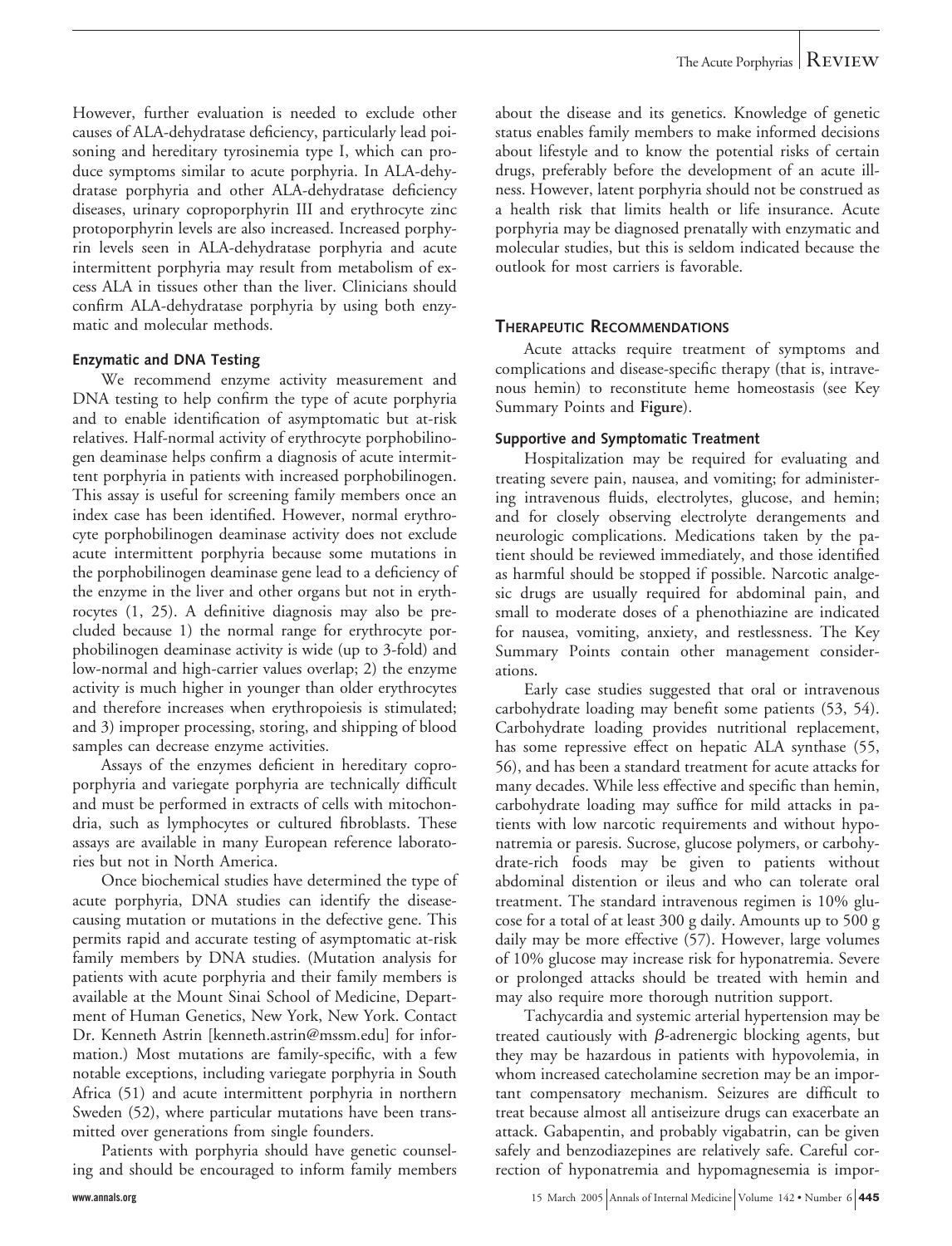# REVIEW | The Acute Porphyrias

*Figure.* **Recommended laboratory evaluation of patients with concurrent symptoms suggesting an acute porphyria, indicating how the diagnosis is established or excluded by biochemical testing and when specific therapy should be initiated.**



This schema is not applicable to patients who have recently been treated with hemin or who have recovered from past symptoms suggestive of porphyria. Levels of 5-aminolevulinic acid (*ALA*) and porphobilinogen may be less increased in hereditary coproporphyria (*HCP*) and variegate porphyria (*VP*) and decrease more quickly with recovery than in acute intermittent porphyria (AIP). Mutation detection provides confirmation and greatly facilitates detection of relatives with latent porphyria. CPO = coproporphyrinogen oxidase; PBG = porphobilinogen; PPO = protoporphyrinogen oxidase.

tant, particularly when those conditions are associated with seizures.

#### **Hemin Therapy**

Intravenous hemin addresses the underlying pathophysiology by repressing hepatic ALA synthase activity, hence decreasing the overproduction of ALA and porphobilinogen. Hemin given intravenously at moderate dosage (3 to 4 mg/kg of body weight per day) is mostly taken up in the liver and can at least transiently replenish the depleted heme pool that regulates the synthesis of ALA synthase. It cannot be given orally because it is catabolized by heme oxygenase during intestinal absorption.

Many uncontrolled clinical studies suggest a favorable biochemical and clinical response to hemin  $(5-8, 10, 13, 15)$ 16, 17, 19, 58–60). In the only double-blind, placebocontrolled trial of hemin therapy, investigators randomly assigned 12 patients with acute porphyria to receive either hemin (as heme arginate) or placebo (12). The 9 patients who were readmitted with a subsequent attack received the therapy that they did not get during the earlier attack. This study found striking decreases in urinary porphobilinogen excretion and trends in clinical benefit (less pain, decreased need for pain medication, and shorter hospital stay) associated with hemin. However, notably, the study lacked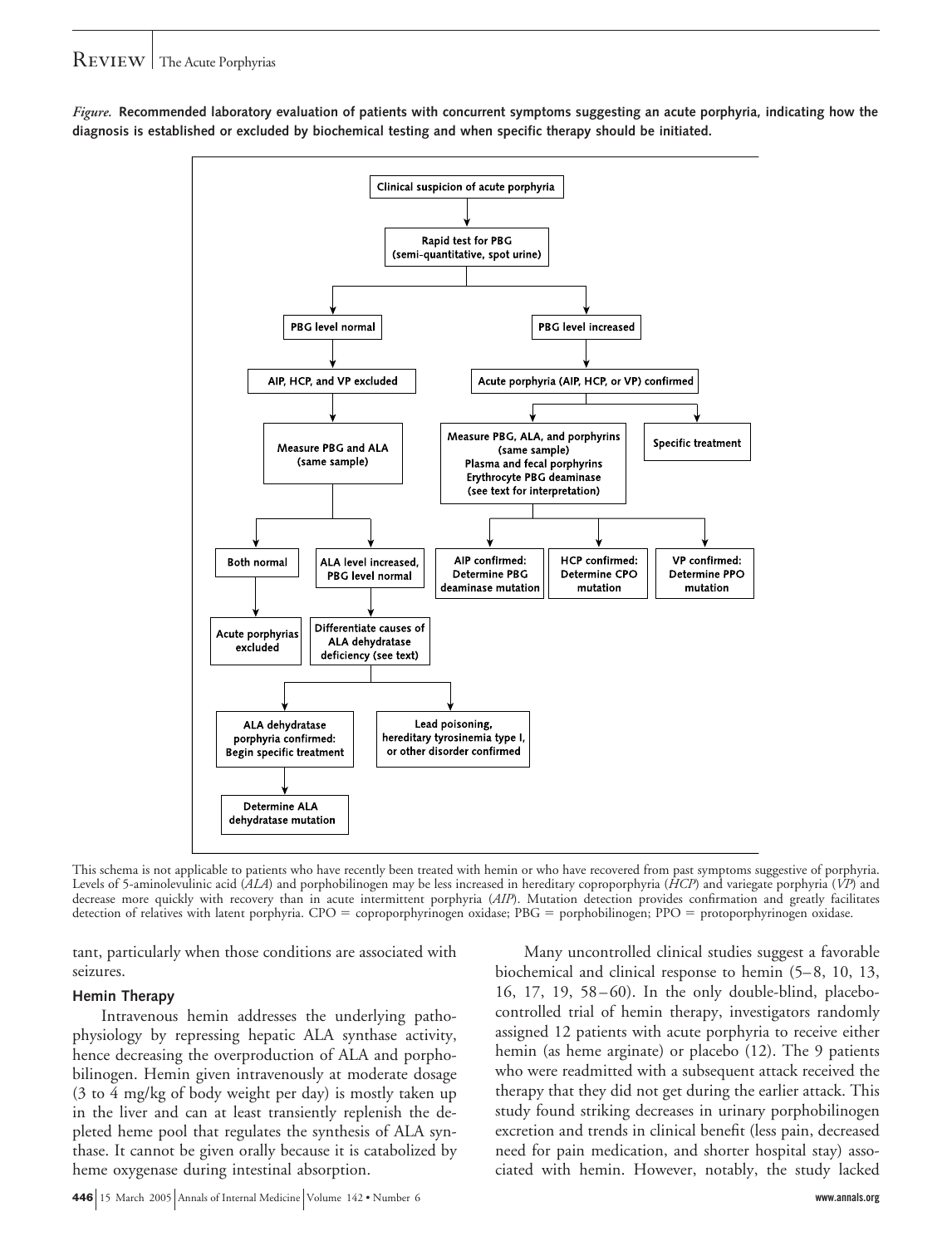statistical power, treatment was delayed for 2 days in all cases, clinical assessments were limited, and information on what precipitated the attack (which could affect the likelihood of spontaneous remission in either group) was not recorded (18, 61, 62). In a larger, uncontrolled study of 22 patients and 51 acute attacks treated with heme arginate, treatment was initiated within 24 hours of admission in 37 attacks (73%). All patients responded (including 2 patients with paresis), and hospitalization was less than 7 days in 90% of cases (16). In general, early initiation of intravenous hemin is associated with improved outcome (10, 16, 17, 59), and hemin is more effective than glucose in reducing excretion of porphyrin precursors (3, 6, 7).

Hemin therapy should be started early for most acute attacks (16, 59, 63– 66). Although product labeling recommends an initial trial of intravenous glucose, hemin is the preferred therapy (16, 59, 63-66). Glucose is clearly less effective and is recommended only for attacks with mild pain and no paresis. The standard regimen for hemin therapy is 3 to 4 mg/kg infused intravenously once daily for 4 days. Hemin (Panhematin, Ovation Pharmaceuticals, Deerfield, Illinois) is available in the United States as lyophilized hydroxyheme (hematin) for reconstitution with sterile water just before infusion and is approved by the FDA for ameliorating acute porphyric attacks. A standard 4-day treatment course costs approximately \$8000. Another hemin preparation, heme arginate, is more stable in solution but is not available in the United States. We recommend that lyophilized hemin be reconstituted with human albumin to enhance stability (60). Degradation products form rapidly in vitro when lyophilized hemin is reconstituted with sterile water, as recommended in product labeling. These degradation products adhere to endothelial cells, platelets, and coagulation factors and cause a transient anticoagulant effect and often phlebitis at the site of infusion (67–71). Phlebitis can be severe and can compromise venous access with repeated administration. In our experience, reconstitution with albumin enhances stability of lyophilized hemin, decreases the incidence of phlebitis, prevents the anticoagulant effect, and may enhance efficacy (60), although it increases the cost of treatment. Other uncommon reported side effects of hemin include fever, aching, malaise, hemolysis, 1 case of circulatory collapse that resulted in full recovery after subsequent hemin infusions (72), and 1 case of transitory renal failure after a dose of 1000 mg (73). Experience indicates that hemin can be administered safely during pregnancy.

Patients should be monitored closely during therapy for complications and signs of progression of acute porphyria, such as electrolyte imbalance, acute psychiatric manifestations, muscle weakness, bladder retention, and ileus. Spirometry is sometimes indicated daily to detect respiratory impairment, at least until the attack begins to resolve. Since patients with respiratory impairment can deteriorate rapidly, we recommend that they be placed in intensive care. Levels of ALA and porphobilinogen usually decrease

to normal whether therapy is started early or late, but this does not necessarily predict a clinical response.

Clinical improvement is rapid, often within 1 to 2 days, when hemin therapy is started early in an attack. Patients may be discharged from the hospital within several days, although we recommend completion of the standard 4-day treatment course in the outpatient clinic. But when treatment is delayed, neuronal damage may be advanced and slow to recover. Therefore, efficacy of hemin may not be immediately apparent, and treatment for longer than 4 days should be considered, although evidence that this improves outcome is lacking. Even when severe neuropathy is arrested by treatment, complete recovery may take months or longer. Hemin is seldom effective for chronic symptoms that persist between attacks. Hemin therapy can be given in outpatient settings or in the home if this facilitates prompt therapy and reduces medical care costs in patients with frequent attacks.

# **RECOMMENDATIONS FOR PREVENTION AND FOLLOW-UP**

Prevention of future attacks requires patient education and identification of precipitating factors. Avoiding alcohol, smoking, and drugs that can induce exacerbations and maintaining adequate nutrition (**Table 3**) are important. Medical alert bracelets and wallet cards can help notify emergency medical personnel and ensure that unsafe drugs are not given to patients in emergencies. Some patients have frequent attacks even after exacerbating factors are removed, possibly because of unidentified modifier genes or environmental or endogenous precipitating factors. These patients should be evaluated by a nutritionist and should follow a well-balanced diet with sufficient calories to maintain weight.

Gonadotropin-releasing hormone analogues can be highly effective for women with frequent cyclic attacks when symptoms are confined to the luteal phase of the menstrual cycle (41). Unless patients have other medical indications for oophorectomy, a trial of a gonadotropinreleasing hormone analogue is preferred because it is reversible. Therapy should be started during the first few days of a cycle, and if attacks are prevented for several months, estrogen, added back in the form of a low-dose estrogen patch, can prevent menopausal symptoms. We recommend gynecologic examination and bone density determinations every 6 months during treatment. Continued need can be assessed every 1 to 2 years by stopping treatment.

Pregnancy increases levels of progesterone, a potent inducer of heme biosynthesis in liver, but nevertheless is well tolerated in most women with acute porphyria. For example, in a large series of women with acute intermittent porphyria or variegate porphyria who had 176 deliveries, porphyric symptoms were absent in 92% of these pregnancies (74). Because some women experience more frequent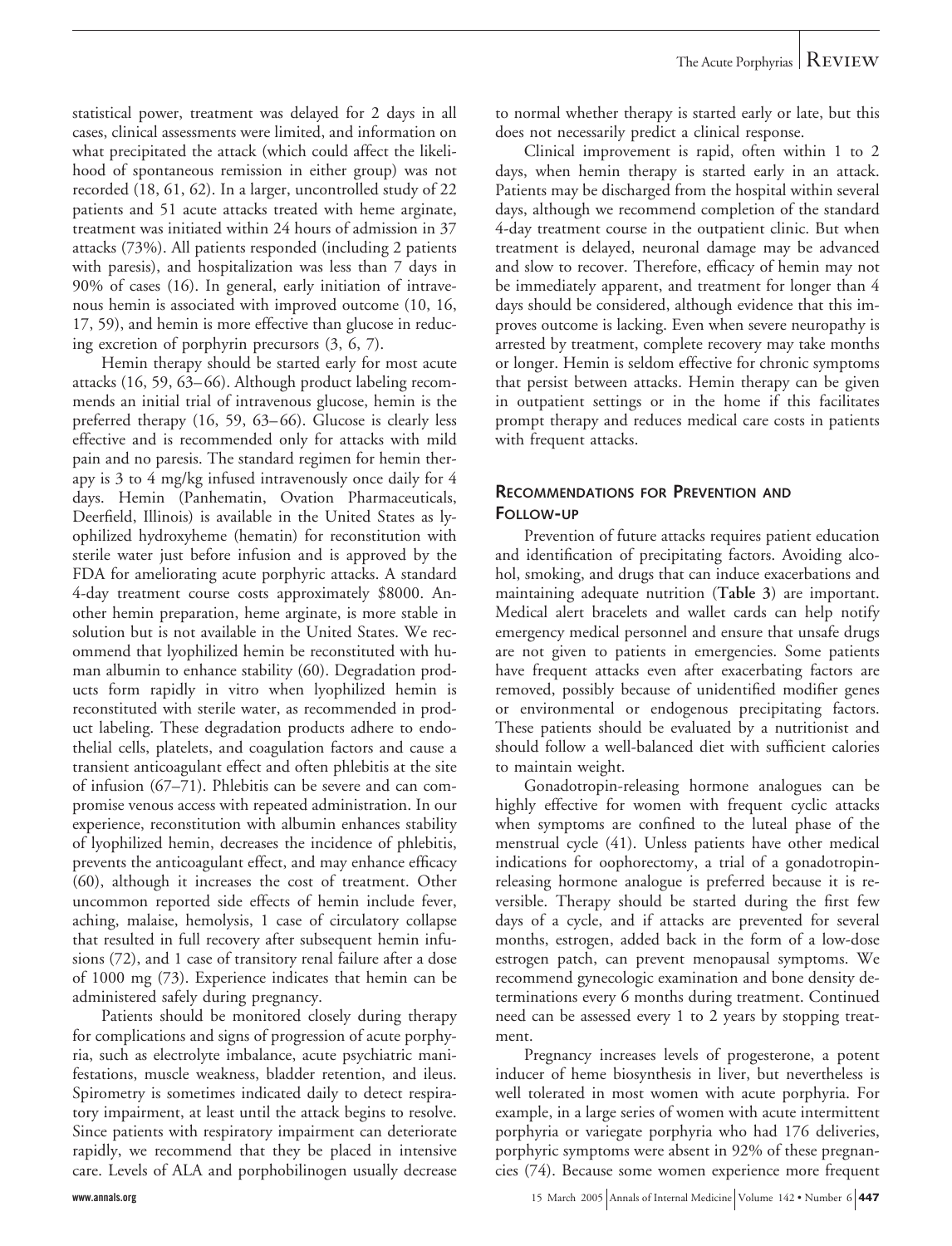# $\mathsf{REVIEW} \mid$  The Acute Porphyrias

attacks during pregnancy, counseling women who wish to become pregnant must be individualized. Worsening symptoms during pregnancy are sometimes due to harmful drugs (for example, metoclopramide) (75, 76), inadequate nutrition, or both.

Recurrent noncyclic attacks are sometimes prevented by weekly or biweekly infusions of hemin (77). Frequent treatment with hemin has a theoretical risk for iron overload (100 mg of hemin contains 8 mg of iron). Therefore, serum ferritin levels should be monitored. In selected, rare instances of severe, unremitting symptomatic disease, orthotopic liver transplantation may be considered (28). Transplantation of hepatocytes or specific gene replacement therapy are possible future therapeutic strategies.

End-stage renal disease may partly result from chronic systemic arterial hypertension (34) and may be delayed by effective blood pressure control. Several retrospective population-based studies in Scandinavia have found 60- to 70 fold increases in incidence of or mortality due to hepatocellular carcinoma among patients with acute porphyria as compared with national age- and sex-matched rates (36 – 38, 40). In addition, a prospective cohort study of 650 patients with acute porphyria followed for 7 years in France found 7 cases of hepatocellular carcinoma versus an expected 0.2 case as determined by national age- and sexspecific incidences of primary liver cancer (39). Thus, as with other conditions that predispose to liver cancer, periodic monitoring of serum  $\alpha$ -fetoprotein levels and hepatic imaging seems appropriate. Chronic depression and risk for suicide (18) are important to recognize in patients with frequent attacks or chronic symptoms and should prompt early psychiatric and effective pain management.

# **IMPROVING PROGNOSIS**

Reported fatality rates from acute attacks of porphyria ranged from 10% to 52% before 1970 (4, 78). Improved prognosis since 1970 may be attributed to better diagnosis, treatment, and prevention; availability of hemin (introduced in 1971); identification of at-risk gene carriers; and decreased use of harmful drugs, such as barbiturates and sulfonamide antibiotics. In a more recent U.S. study, 12 of 86 patients (14%) who received a diagnosis after 1971 died after hospitalization for acute attacks. Eleven of these patients received hemin but only after their attack had progressed to an advanced stage, with 10 patients requiring mechanical ventilation (18). Studies have estimated mortality in patients who have experienced attacks of acute porphyria to be 3-fold higher than the general population, with most deaths occurring during acute attacks (18) and delayed diagnosis and treatment still often contributing (18, 74). The Key Summary Points are intended to increase awareness of these disorders, encourage earlier and more accurate diagnosis, and suggest the earlier institution of specific therapy, with the aim of further enhancing prognosis of patients with these inherited conditions.

From the University of Texas Medical Branch, Galveston, Texas; University of Alabama at Birmingham, Birmingham, Alabama; University of Connecticut Health Center, Farmington, Connecticut; University of Utah School of Medicine, Salt Lake City, Utah; University of Minnesota School of Medicine, Minneapolis, Minnesota; University of California Davis Medical Center, Sacramento, California; Mount Sinai School of Medicine of New York University, New York, New York.

**Acknowledgments:** The authors thank Desiree Lyon Howe, Executive Director of the American Porphyria Foundation, for her support of the manuscript, and Lisa Underhill for writing assistance.

**Grant Support:** This review was supported in part by the American Porphyria Foundation, by grants to Dr. Anderson from the U.S. Food and Drug Administration (FD-R-00-1459) and a grant to the University of Texas Medical Branch General Clinical Research Center from the National Center for Research Resources (M01-RR0073); by grants and contracts to Dr. Bonkovsky from the National Institutes of Health (including R01 DK38825, N01DK92326, and U01-DK065193, and M01-RR06192 to the University of Connecticut General Clinical Research Center); and by grants to Dr. Desnick from the National Institutes of Health (including a research grant (5 R01 DK26824) and a grant (2 M01 RR00071) to the Mount Sinai General Clinical Research Center from the National Center for Research Resources).

**Potential Financial Conflicts of Interest:** *Grants pending:* K.E. Anderson (Ovation Pharmaceuticals); *Grants received:* J.R. Bloomer (Ovation Pharmaceuticals).

**Requests for Single Reprints:** Robert J. Desnick, PhD, MD, Department of Human Genetics, Mount Sinai School of Medicine, Box 1498, Fifth Avenue at 100th Street, New York, NY 10029; e-mail, rjdesnick @mssm.edu.

Current author addresses are available at www.annals.org.

# **References**

1. **Anderson K, Sassa S, Bishop D, Desnick R.** Disorders of heme biosynthesis: X-linked sideroblastic anemia and the porphyrias. In: Scriver C, Beaudet A, Sly W, Valle D, Childs B, Kinzler K, Vogelstein B, eds. Metabolic and Molecular Bases of Inherited Disease. New York: McGraw-Hill; 2001:2991-3062.

2. **Bonkovsky HL, Barnard GF.** Diagnosis of porphyric syndromes: a practical approach in the era of molecular biology. Semin Liver Dis. 1998;18:57-65. [PMID: 9516679]

3. **Bonkowsky HL, Tschudy DP, Collins A, Doherty J, Bossenmaier I, Cardinal R, et al.** Repression of the overproduction of porphyrin precursors in acute intermittent porphyria by intravenous infusions of hematin. Proc Natl Acad Sci U S A. 1971;68:2725-9. [PMID: 5288250]

4. **Stein JA, Tschudy DP.** Acute intermittent porphyria. A clinical and biochemical study of 46 patients. Medicine (Baltimore). 1970;49:1-16. [PMID: 4907358]

5. **Watson CJ, Pierach CA, Bossenmaier I, Cardinal R.** Postulated deficiency of hepatic heme and repair by hematin infusions in the "inducible" hepatic porphyrias. Proc Natl Acad Sci U S A. 1977;74:2118-20. [PMID: 266732]

6. **Watson CJ, Pierach CA, Bossenmaier I, Cardinal R.** Use of hematin in the acute attack of the "inducible" hepatic prophyrias. Adv Intern Med. 1978;23: 265-86. [PMID: 343541]

7. **Lamon JM, Frykholm BC, Hess RA, Tschudy DP.** Hematin therapy for acute porphyria. Medicine (Baltimore). 1979;58:252-69. [PMID: 449661]

8. **Pierach CA, Bossenmaier I, Cardinal R, Weimer M, Watson CJ.** Hematin therapy in porphyric attacks. Klin Wochenschr. 1980;58:829-32. [PMID: 7453089]

9. **Doss M, Verspohl F.** The "glucose effect" in acute hepatic porphyrias and in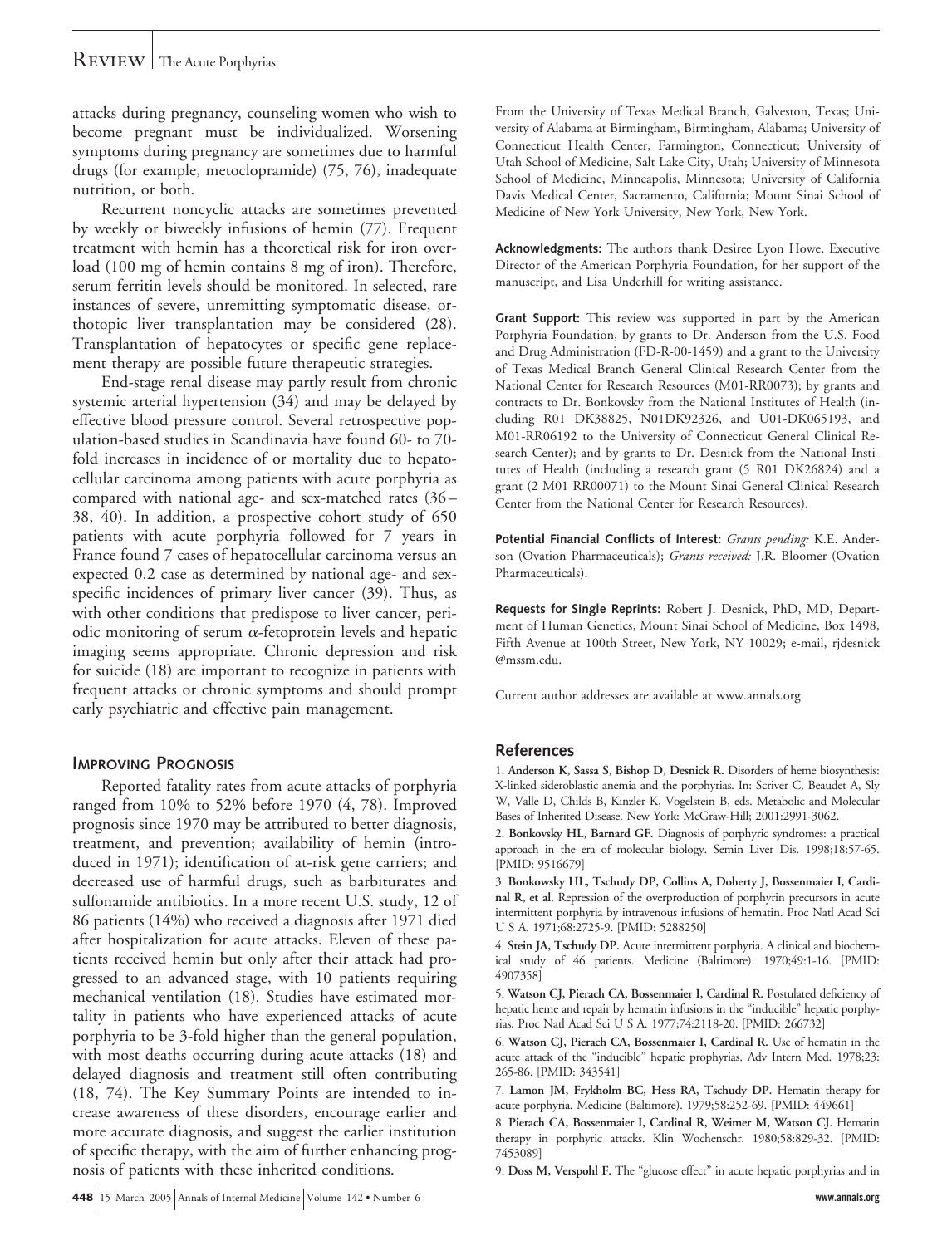experimental porphyria. Klin Wochenschr. 1981;59:727-35. [PMID: 7253546] 10. **Pierach CA.** Hematin therapy for the porphyric attack. Semin Liver Dis. 1982;2:125-31. [PMID: 6753162]

11. **Doss M, Sixel-Dietrich F, Verspohl F.** "Glucose effect" and rate limiting function of uroporphyrinogen synthase on porphyrin metabolism in hepatocyte culture: relationship with human acute hepatic porphyrias. J Clin Chem Clin Biochem. 1985;23:505-13. [PMID: 4067519]

12. **Herrick AL, McColl KE, Moore MR, Cook A, Goldberg A.** Controlled trial of haem arginate in acute hepatic porphyria. Lancet. 1989;1:1295-7. [PMID: 2566827]

13. Kostrzewska E, Gregor A, Tarczyńska-Nosal S. Heme arginate (Normosang) in the treatment of attacks of acute hepatic porphyrias. Mater Med Pol. 1991;23: 259-62. [PMID: 1842231]

14. **Armas R, Wolff C, Krause P, Chana´ P, Parraguez A, Soto J.** [The hepatic porphyrias: experience with 105 cases]. Rev Med Chil. 1992;120:259-66. [PMID: 1342477]

15. **Kostrzewska E, Gregor A, Tarzhinska-Nosal S.** [Organization and results of studies on acute hepatic porphyrias in Poland]. Gematol Transfuziol. 1992;37: 3-4. [PMID: 1295780]

16. **Mustajoki P, Nordmann Y.** Early administration of heme arginate for acute porphyric attacks. Arch Intern Med. 1993;153:2004-8. [PMID: 8357285]

17. **Nordmann Y, Deybach JC.** [Acute attacks of hepatic porphyria: specific treatment with heme arginate]. Ann Med Interne (Paris). 1993;144:165-7. [PMID: 8368699]

18. **Jeans JB, Savik K, Gross CR, Weimer MK, Bossenmaier IC, Pierach CA, et al.** Mortality in patients with acute intermittent porphyria requiring hospitalization: a United States case series. Am J Med Genet. 1996;65:269-73. [PMID: 8923933]

19. **Kostrzewska E, Gregor A.** Acute hepatic porphyrias. Detection, prophylaxis and treatment. Mater Med Pol. 1996;28:5-7. [PMID: 9088118]

20. Morales Ortega X, Wolff Fernández C, Leal Ibarra T, Montaña Navarro N, **Armas-Merino R.** [Porphyric crisis: experience of 30 episodes]. Medicina (B Aires). 1999;59:23-7. [PMID: 10349114]

21. **Stenson PD, Ball EV, Mort M, Phillips AD, Shiel JA, Thomas NS, et al.** Human Gene Mutation Database (HGMD): 2003 update. Hum Mutat. 2003; 21:577-81. [PMID: 12754702]

22. **Waldenstrom J.** The porphyrias as inborn errors of metabolism. Am J Med. 1957;22:758-73. [PMID: 13410965]

23. **Goldberg A.** Acute intermittent porphyria: a study of 50 cases. Q J Med. 1959;28:183-209. [PMID: 13658350]

24. **Mustajoki P, Koskelo P.** Hereditary hepatic porphyrias in Finland. Acta Med Scand. 1976;200:171-8. [PMID: 970225]

25. **Nordmann Y, Puy H.** Human hereditary hepatic porphyrias. Clin Chim Acta. 2002;325:17-37. [PMID: 12367763]

26. **Solis C, Martinez-Bermejo A, Naidich TP, Kaufmann WE, Astrin KH, Bishop DF, et al.** Acute intermittent porphyria: studies of the severe homozygous dominant disease provides insights into the neurologic attacks in acute porphyrias. Arch Neurol. 2004;61:1764-70. [PMID: 15534187]

27. **Soonawalla ZF, Orug T, Badminton MN, Elder GH, Rhodes JM, Bramhall SR, et al.** Liver transplantation as a cure for acute intermittent porphyria. Lancet. 2004;363:705-6. [PMID: 15001330]

28. **Hift RJ, Meissner PN, Todd G, Kirby P, Bilsland D, Collins P, et al.** Homozygous variegate porphyria: an evolving clinical syndrome. Postgrad Med J. 1993;69:781-6. [PMID: 8290408]

29. **Nordmann Y, Grandchamp B, de Verneuil H, Phung L, Cartigny B, Fontaine G.** Harderoporphyria: a variant hereditary coproporphyria. J Clin Invest. 1983;72:1139-49. [PMID: 6886003]

30. **Stojeba N, Meyer C, Jeanpierre C, Perrot F, Hirth C, Pottecher T, et al.** Recovery from a variegate porphyria by a liver transplantation. Liver Transpl. 2004;10:935-8. [PMID: 15237381]

31. **Thunell S, Henrichson A, Floderus Y, Groth CG, Eriksson BG, Barkholt L, et al.** Liver transplantation in a boy with acute porphyria due to aminolaevulinate dehydratase deficiency. Eur J Clin Chem Clin Biochem. 1992;30:599-606. [PMID: 1493152]

32. **Ridley A.** Porphyric neuropathy. In: Dyck PJ, Thomas PK, Lambert EH, eds. Peripheral Neuropathy. vol. 2. Philadelphia: WB Saunders; 1975:942-55.

33. **Stein JA, Curl FD, Valsamis M, Tschudy DP.** Abnormal iron and water metabolism in acute intermittent porphyria with new morphologic findings. Am J Med. 1972;53:784-9. [PMID: 4634732]

34. **Church SE, McColl KE, Moore MR, Youngs GR.** Hypertension and renal impairment as complications of acute porphyria. Nephrol Dial Transplant. 1992; 7:986-90. [PMID: 1331893]

35. **Ostrowski J, Kostrzewska E, Michalak T, Zawirska B, Medrzejewski W, Gregor A.** Abnormalities in liver function and morphology and impaired aminopyrine metabolism in hereditary hepatic porphyrias. Gastroenterology. 1983;85: 1131-7. [PMID: 6618105]

36. **Lithner F, Wetterberg L.** Hepatocellular carcinoma in patients with acute intermittent porphyria. Acta Med Scand. 1984;215:271-4. [PMID: 6328897]

37. **Kauppinen R, Mustajoki P.** Acute hepatic porphyria and hepatocellular carcinoma. Br J Cancer. 1988;57:117-20. [PMID: 2831925]

38. **Andersson C, Bjersing L, Lithner F.** The epidemiology of hepatocellular carcinoma in patients with acute intermittent porphyria. J Intern Med. 1996;240: 195-201. [PMID: 8918510]

39. **Andant C, Puy H, Faivre J, Deybach JC.** Acute hepatic porphyrias and primary liver cancer [Letter]. N Engl J Med. 1998;338:1853-4. [PMID: 9634374]

40. Linet MS, Gridley G, Nyrén O, Mellemkjaer L, Olsen JH, Keehn S, et al. Primary liver cancer, other malignancies, and mortality risks following porphyria: a cohort study in Denmark and Sweden. Am J Epidemiol. 1999;149:1010-5. [PMID: 10355376]

41. **Anderson KE, Spitz IM, Bardin CW, Kappas A.** A gonadotropin releasing hormone analogue prevents cyclical attacks of porphyria. Arch Intern Med. 1990; 150:1469-74. [PMID: 2196028]

42. **Lip GY, McColl KE, Goldberg A, Moore MR.** Smoking and recurrent attacks of acute intermittent porphyria. BMJ. 1991;302:507. [PMID: 2012848] 43. **Watson CJ, Schwartz S.** A simple test for urinary porphobilinogen. Proc Soc Exp Biol Med. 1941;47:393-4.

44. **Mauzerall D, Granick S.** The occurrence and determination of delta-aminolevulinic acid and porphobilinogen in urine. J Biol Chem. 1956;219:435-46. [PMID: 13295297]

45. **Lamon J, With TK, Redeker AG.** The Hoesch test: bedside screening for urinary porphobilinogen in patients with suspected porphyria. Clin Chem. 1974; 20:1438-40. [PMID: 4425514]

46. **Deacon AC, Peters TJ.** Identification of acute porphyria: evaluation of a commercial screening test for urinary porphobilinogen. Ann Clin Biochem. 1998;35 (Pt 6):726-32. [PMID: 9838985]

47. **Poh-Fitzpatrick MB.** A plasma porphyrin fluorescence marker for variegate porphyria. Arch Dermatol. 1980;116:543-7. [PMID: 7377785]

48. **Hift RJ, Davidson BP, van der Hooft C, Meissner DM, Meissner PN.** Plasma fluorescence scanning and fecal porphyrin analysis for the diagnosis of variegate porphyria: precise determination of sensitivity and specificity with detection of protoporphyrinogen oxidase mutations as a reference standard. Clin Chem. 2004;50:915-23. [PMID: 14976149]

49. **Blake D, McManus J, Cronin V, Ratnaike S.** Fecal coproporphyrin isomers in hereditary coproporphyria. Clin Chem. 1992;38:96-100. [PMID: 1733615]

50. **Jacob K, Doss MO.** Excretion pattern of faecal coproporphyrin isomers I-IV in human porphyrias. Eur J Clin Chem Clin Biochem. 1995;33:893-901. [PMID: 8845420]

51. **Meissner PN, Dailey TA, Hift RJ, Ziman M, Corrigall AV, Roberts AG, et al.** A R59W mutation in human protoporphyrinogen oxidase results in decreased enzyme activity and is prevalent in South Africans with variegate porphyria. Nat Genet. 1996;13:95-7. [PMID: 8673113]

52. **Lee JS, Anvret M.** Identification of the most common mutation within the porphobilinogen deaminase gene in Swedish patients with acute intermittent porphyria. Proc Natl Acad Sci U S A. 1991;88:10912-5. [PMID: 1961762]

53. **Welland FH, Hellman ES, Gaddis EM, Collins G, Hunter GW Jr, Tschudy DP.** Factors affecting the excretion of porphyrin precursors by patients with acute intermittent porphyria. I. The effect of diet. Metabolism. 1964;13: 232-50. [PMID: 14127691]

54. **Felsher BF, Redeker AG.** Acute intermittent porphyria: effect of diet and griseofulvin. Medicine (Baltimore). 1967;46:217-23. [PMID: 6027463]

55. **Rose JA, Hellman ES, Tschudy DP.** Effect of diet on induction of experimental porphyria. Metabolism. 1961;10:514-21. [PMID: 13743276]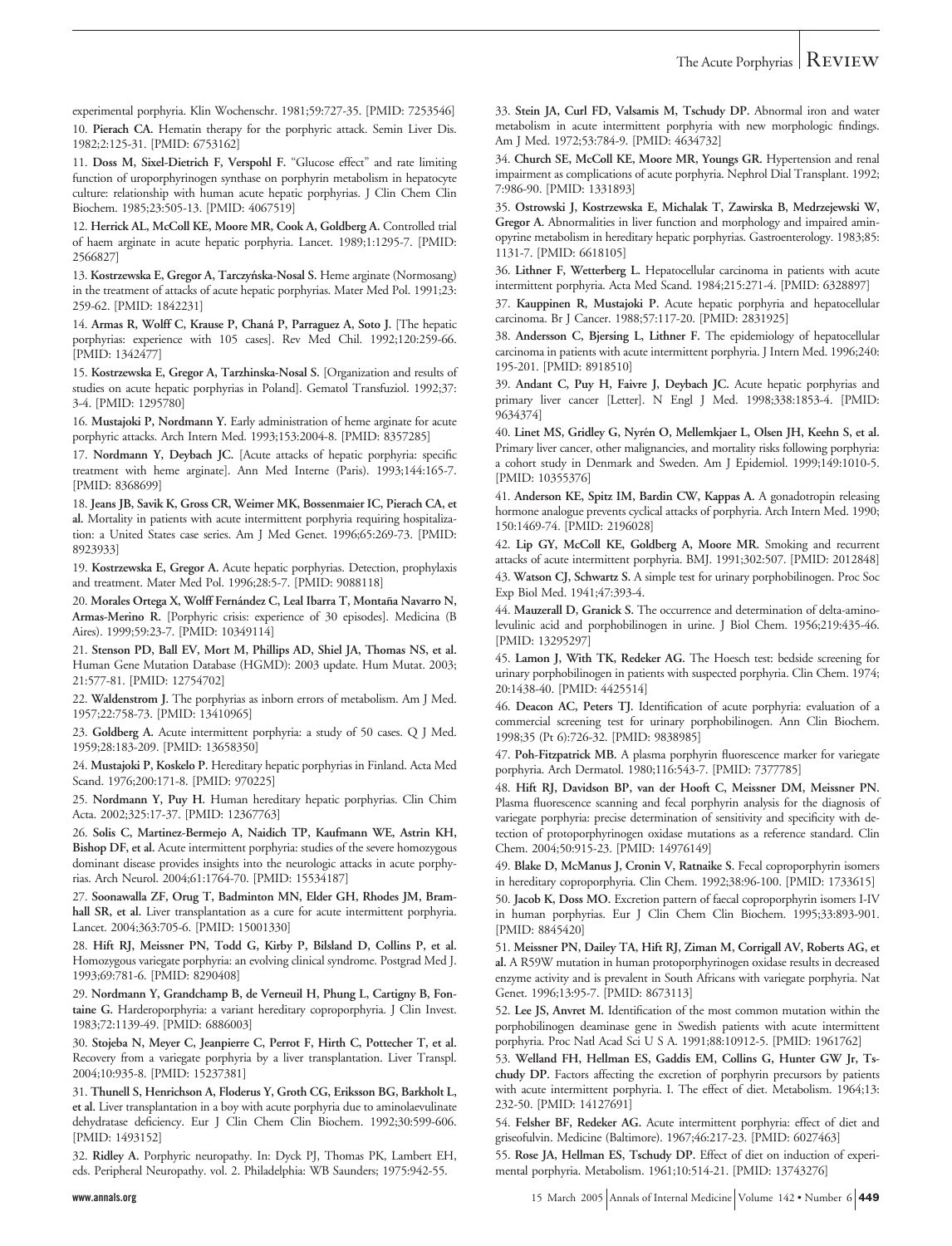# REVIEW | The Acute Porphyrias

56. **Tschudy DP, Welland FH, Collins A, Hunter G Jr.** The effect of carbohydrate feeding on the induction of delta-aminolevulinic acid synthetase. Metabolism. 1964;13:396-406. [PMID: 14169218]

57. **Tschudy DP, Valsamis M, Magnussen CR.** Acute intermittent porphyria: clinical and selected research aspects. Ann Intern Med. 1975;83:851-64. [PMID: 1106284]

58. **McColl KE, Moore MR, Thompson GG, Goldberg A.** Treatment with haematin in acute hepatic porphyria. Q J Med. 1981;50:161-74. [PMID: 7302116]

59. **Mustajoki P, Tenhunen R, Tokola O, Gothoni G.** Haem arginate in the treatment of acute hepatic porphyrias. Br Med J (Clin Res Ed). 1986;293:538-9. [PMID: 3092906]

60. **Bonkovsky HL, Healey JF, Lourie AN, Gerron GG.** Intravenous hemealbumin in acute intermittent porphyria: evidence for repletion of hepatic hemoproteins and regulatory heme pools. Am J Gastroenterol. 1991;86:1050-6. [PMID: 1713408]

61. **Pierach CA.** Haem and porphyria attacks [Letter]. Lancet. 1989;2:213-4. [PMID: 2568536]

62. **Tenhunen R, Mustajoki P.** Acute porphyria: treatment with heme. Semin Liver Dis. 1998;18:53-5. [PMID: 9516678]

63. **Elder GH, Hift RJ, Meissner PN.** The acute porphyrias. Lancet. 1997;349: 1613-7. [PMID: 9174571]

64. **Thadani H, Deacon A, Peters T.** Diagnosis and management of porphyria. BMJ. 2000;320:1647-51. [PMID: 10856069]

65. **Anderson KE.** Approaches to treatment and prevention of human porphyrias. In: Kadish K, Smith K, Guilard R, eds. The Porphyrin Handbook. Medical Aspects of Porphyrins. vol. 14. San Diego, CA: Academic Pr, Elsevier Science; 2003:247-83.

66. **Wilson J, de Rooij F.** Management and treatment of the porphyrias. In: Kadish KM, Smith KM, Guilard R, eds. Porphyrin Handbook. Medical Aspects of Porphyrins. vol. 14. San Diego: Academic Pr; 2003:285-302.

67. **Green D, Reynolds N, Klein J, Kohl H, Ts'ao CH.** The inactivation of hemostatic factors by hematin. J Lab Clin Med. 1983;102:361-9. [PMID: 6411843]

68. **Goetsch CA, Bissell DM.** Instability of hematin used in the treatment of acute hepatic porphyria. N Engl J Med. 1986;315:235-8. [PMID: 3724815]

69. **Green D, Furby FH, Berndt MC.** The interaction of the factor VIII/von Willebrand factor complex with hematin. Thromb Haemost. 1986;56:277-82. [PMID: 3105105]

70. **Jones RL.** Hematin-derived anticoagulant. Generation in vitro and in vivo. J Exp Med. 1986;163:724-39. [PMID: 3950544]

71. **Green D, Ts'ao CH.** Hematin: effects on hemostasis. J Lab Clin Med. 1990;115:144-7. [PMID: 2405084]

72. **Khanderia U.** Circulatory collapse associated with hemin therapy for acute intermittent porphyria. Clin Pharm. 1986;5:690-2. [PMID: 3742954]

73. **Dhar GJ, Bossenmaier I, Cardinal R, Petryka ZJ, Watson CJ.** Transitory renal failure following rapid administration of a relatively large amount of hematin in a patient with acute intermittent porphyria in clinical remission. Acta Med Scand. 1978;203:437-43. [PMID: 665312]

74. **Kauppinen R, Mustajoki P.** Prognosis of acute porphyria: occurrence of acute attacks, precipitating factors, and associated diseases. Medicine (Baltimore). 1992;71:1-13. [PMID: 1549056]

75. **Milo R, Neuman M, Klein C, Caspi E, Arlazoroff A.** Acute intermittent porphyria in pregnancy. Obstet Gynecol. 1989;73:450-2. [PMID: 2915870]

76. **Shenhav S, Gemer O, Sassoon E, Segal S.** Acute intermittent porphyria precipitated by hyperemesis and metoclopramide treatment in pregnancy. Acta Obstet Gynecol Scand. 1997;76:484-5. [PMID: 9197454]

77. **Lamon JM, Frykholm BC, Bennett M, Tschudy DP.** Prevention of acute porphyric attacks by intravenous haematin. Lancet. 1978;2:492-4. [PMID: 79864]

78. **Kostrzewska E, Gregor A.** [35 Years of effort to improve the diagnosis of porphyria]. Przegl Lek. 1999;56:576-8. [PMID: 10695362]